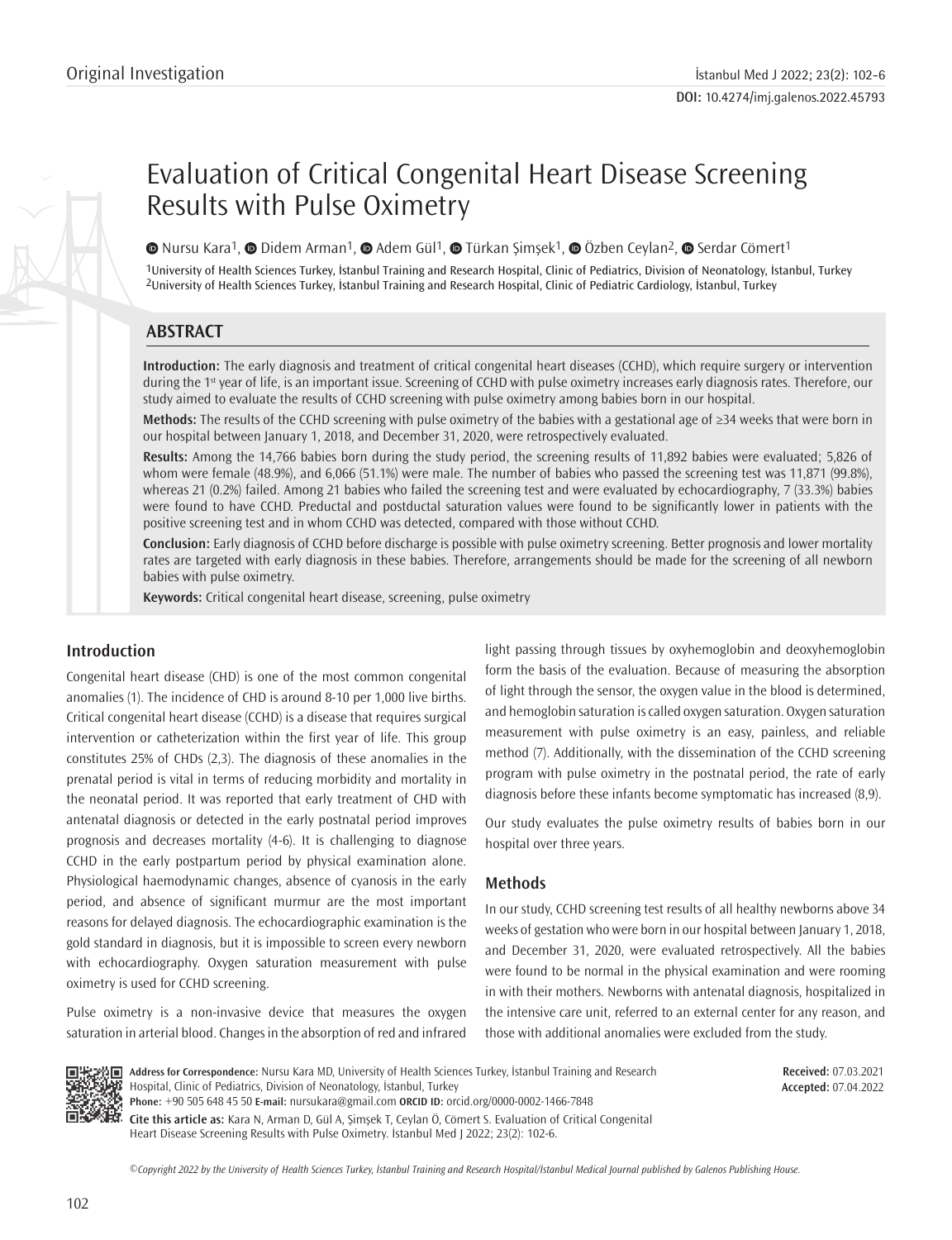CCHD screening was performed in our hospital as follows; all newborn babies were examined before the measurement, and in case of any symptoms such as cyanosis, tachypnea, and murmur in their physical examination, these patients were considered symptomatic and evaluated in terms of echocardiographic examination. Preductal and postductal oxygen saturation were measured with the Masimo Radical 7® pulse oximeter device in babies who were asymptomatic and had no abnormal findings in the physical examination. Measurements were made from the right hand for preductal measurement and the right or left foot for postductal measurement. The test result was determined as "positive" (fail the test) and "negative" (pass the test). According to this screening result, if one or more of the following criteria were present in at least two measurements, the result was considered positive.

- Passed the test if both measurements were above 95% or above and the preductal-postductal SaO $_2$  difference was ≤3%.

- If any measurement was between 90 and 95% and/or the preductalpostductal SaO<sub>2</sub> difference was more than 3%, the test was repeated one hour later. If both measurements were 95% and above and the preductal-postductal SaO<sub>2</sub> difference was ≤3% on repetition, patients were considered negative (passed the test); further evaluation was performed when the result was positive.

- If any measurement was <90%, the measurement failed, and further evaluation was performed (10,11), (Figure 1).

An echocardiographic was examined on babies who failed the screening test. Additionally, cardiac anomalies detected because of the examination were evaluated.

The study was approved by the University of Health Sciences Turkey, İstanbul Training and Research Hospital Local Ethics Committee (approval number: 2742, date: 19.02.2021).

#### **Statistical Analysis**

SPSS (Statistical Package for Social Sciences, 23<sup>rd</sup> version, USA) program was used to analyze the findings. The distribution of variables was measured with the Kolmogorov-Smirnov test. While evaluating the study data, in addition to descriptive statistical methods (mean, standard deviation, median, frequency, ratio, minimum, maximum) in the comparison of quantitative data, Student's t-test was used for



**Figure 1.** Neonatal congenital heart disease screening chart (10,11) RH: Right hand, F: Foot **Figure 2.** Screening test results of newborns screened with pulse oximetry

two-group comparisons of normally-distributed parameters, and Mann-Whitney U test was used for two-group comparisons of non-normallydistributed parameters. The Pearson's chi-square test, Fisher's exact, and Yates continuity correction test (Yates corrected chi-square) were used to compare qualitative data. Significance was evaluated at p<0.01 and p<0.05 levels.

#### **Results**

Fourteen thousand seven hundred and sixty-six babies were born in our hospital during the study period. Screening results of 11,892 babies who met the inclusion criteria were evaluated retrospectively. Five thousand eight hundred and twenty-six (48.9%) of the cases were female, and 6,066 (51.1%) were male. While the number of infants passing the screening test was 11,871 (99.8%), the remaining failed number of infants was 21 (0.2%) (Figure 2). Seven (33.3%) out of 21 infants who failed the screening test had CCHD and underwent echocardiographic examination; patent foramen ovale (PFO) was found in 1 (0.04%), PFO and pulmonary hypertension in 1 (0.04%), and sepsis in 1 (0.04%) baby. Pulmonary atresia (28.5%) was the most common etiologic cause in those seven patients with CCHD (Table 1). The positive predictive value of the test was 33.3%. While there was no statistically significant difference in terms of gestational age and gender between the cases with the positive screening test and cases with and without CCHD, the saturation values were found to be significantly lower in infants with CCHD (p<0.001) (Table 2).

#### **Discussion**

In our study, 11,892 babies were screened for CCHD. While 11,871 (99.8%) of the babies passed the screening test, 21 (0.2%) babies failed. CCHD was present in 7 (33.3%) of 21 babies. The most common etiologic cause was pulmonary atresia (28.5%).

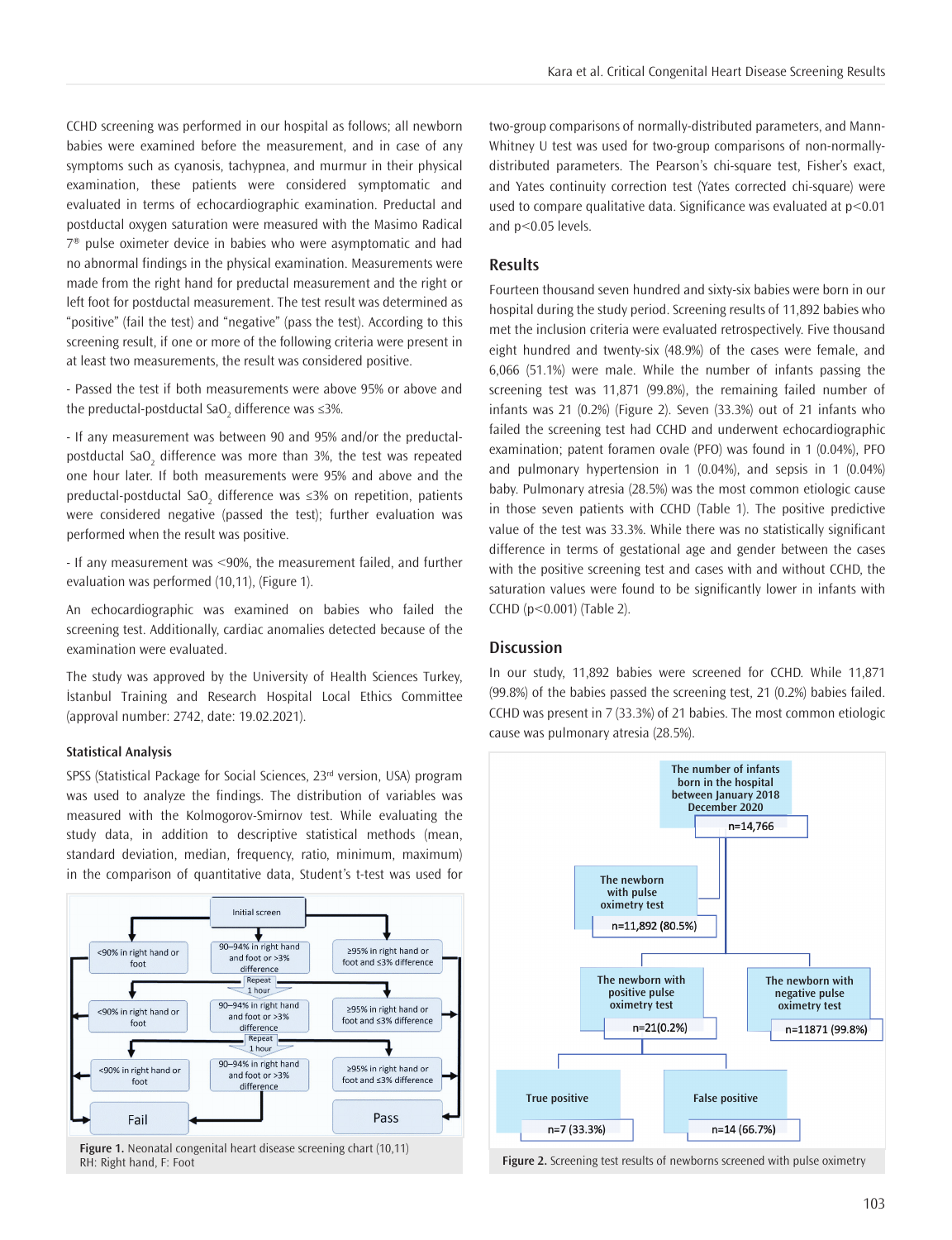| Table 1. Cases with positive pulse oximetry screening test and echocardiographic diagnoses |        |                       |                                                |                                        |  |  |
|--------------------------------------------------------------------------------------------|--------|-----------------------|------------------------------------------------|----------------------------------------|--|--|
| Case no                                                                                    | Gender | <b>Gestation week</b> | Preductal-postductal saturation<br>measurement | Echocardiography                       |  |  |
| $\mathbf{1}$                                                                               | Male   | 38.14                 | 88-89                                          | Pulmonary atresia                      |  |  |
| $\overline{2}$                                                                             | Female | 39.42                 | 84-84                                          | Great artery transposition             |  |  |
| 3                                                                                          | Male   | 38.28                 | 90-91                                          | Tricuspid atresia                      |  |  |
| $\overline{4}$                                                                             | Male   | 37.14                 | 91-89                                          | Total abnormal pulmonary venous return |  |  |
| 5                                                                                          | Female | 39.42                 | 85-86                                          | Pulmonary atresia                      |  |  |
| 6                                                                                          | Male   | 37.57                 | 87-88                                          | Single ventricle, aortic coarctation   |  |  |
| 7                                                                                          | Female | 38.57                 | 91-95                                          | Aortic coarctation                     |  |  |
| 8                                                                                          | Female | 38.28                 | 93-92                                          | Normal                                 |  |  |
| $\overline{9}$                                                                             | Female | 37.85                 | 93-95                                          | Normal                                 |  |  |
| 10                                                                                         | Male   | 39.57                 | 94-95                                          | Normal                                 |  |  |
| 11                                                                                         | Female | 38.14                 | 93-93                                          | Normal                                 |  |  |
| 12                                                                                         | Female | 40.42                 | 94-92                                          | Normal                                 |  |  |
| 13                                                                                         | Male   | 38.14                 | 93-95                                          | Normal                                 |  |  |
| 14                                                                                         | Female | 39.14                 | 91-94                                          | Normal                                 |  |  |
| 15                                                                                         | Male   | 38.85                 | 92-94                                          | PFO, pulmonary hypertension            |  |  |
| 16                                                                                         | Male   | 39.42                 | 91-94                                          | Normal                                 |  |  |
| 17                                                                                         | Female | 37.14                 | 94-98                                          | Normal                                 |  |  |
| 18                                                                                         | Female | 38.85                 | 92-90                                          | Normal                                 |  |  |
| 19                                                                                         | Male   | 36.57                 | 87-91                                          | <b>PFO</b>                             |  |  |
| 20                                                                                         | Male   | 40.14                 | 91-93                                          | Normal (early sepsis)                  |  |  |
| 21                                                                                         | Male   | 39.14                 | 91-94                                          | Normal                                 |  |  |

#### **Table 1. Cases with positive pulse oximetry screening test and echocardiographic diagnoses**

#### **Table 2. Comparison of cases with a positive screening test**

| Cases with a positive screening test, $(n=21)$                                                                                                                                                                                             |               | Cases with critical congenital heart<br>disease, $(n=7)$ | Cases without critical congenital<br>heart disease, $(n=14)$ | p                    |  |  |  |
|--------------------------------------------------------------------------------------------------------------------------------------------------------------------------------------------------------------------------------------------|---------------|----------------------------------------------------------|--------------------------------------------------------------|----------------------|--|--|--|
|                                                                                                                                                                                                                                            | Female (n, %) | $n=3.43%$                                                | $n=7,50%$                                                    | 0.799 <sup>b</sup>   |  |  |  |
| Gender                                                                                                                                                                                                                                     | Male $(n, %)$ | $n=4.57%$                                                | $n=7.50\%$                                                   |                      |  |  |  |
| Gestation week (median) (min.-max.)                                                                                                                                                                                                        |               | 38.28 (37.57-39.4)                                       | 38.85 (38.06-39.4)                                           | $0.488$ <sup>a</sup> |  |  |  |
| Preductal saturation (median) (min.-max.)                                                                                                                                                                                                  |               | 88 (85-91)                                               | $92.5(91-93.25)$                                             | 0.001 <sup>a</sup>   |  |  |  |
| Postductal saturation (median) (min.-max.)                                                                                                                                                                                                 |               | 89 (86-91)                                               | 94 (92-95)                                                   | 0.006a               |  |  |  |
| the contract of the state of the contract of the contract of the contract of the contract of the contract of the contract of the contract of the contract of the contract of the contract of the contract of the contract of t<br>$\cdots$ |               |                                                          |                                                              |                      |  |  |  |

<sup>a</sup>Mann-Whitney U Test, <sup>b</sup> Fisher's exact test, min.: Minimum, max.: Maximum

Preductal and postductal saturation values of patients with positive screening tests were significantly lower in patients with CCHD than in those without.

CCHD is defined as a disease requiring surgical intervention or catheterization within the first year of life (12-16). Approximately 30% of newborns with CCHD are discharged from the hospital without being diagnosed, and these discharged newborns may present with a haemodynamic disorder, cardiovascular collapse, metabolic acidosis, and even death (17,18). Additionally, various postnatal hemodynamic changes reduce the chance of an early diagnosis of CCHD in newborn babies. It is known that one of the most important factors affecting the prognosis is the time of diagnosis (19-21). In a meta-analysis in which studies on the subject were evaluated, it was reported that the mortality risk of patients diagnosed in the antenatal or postnatal early period decreased with appropriate treatment and approach (22). Hence, it

is essential to screen babies without an antenatal diagnosis for CCHD before being discharged from the hospital.

Oxygen saturation measurement with pulse oximetry is a non-invasive, easy, and applicable screening method (7,12,23,24). It is effective and reliable in critical CHD screening (25-27). The American Academy of Pediatrics and the American Heart Association have developed a CCHD screening algorithm, in which preductal-postductal saturation measurement is performed, and the difference is evaluated using pulse oximetry after the postnatal 24<sup>th</sup> hour (28,29).

In our country, since 2016, CHD screening has been performed with pulse oximetry in pilot hospitals. In our hospital, since November 2017, all babies have been screened with pulse oximetry after the 24<sup>th</sup> hour of their life or before discharge. In the last three years, 14,766 babies were born in our hospital, and 11,892 babies were screened with pulse oximetry. While 21 (0.2%) of 11,892 babies screened with pulse oximetry failed the screening, the rest (99.8%) passed. Because of the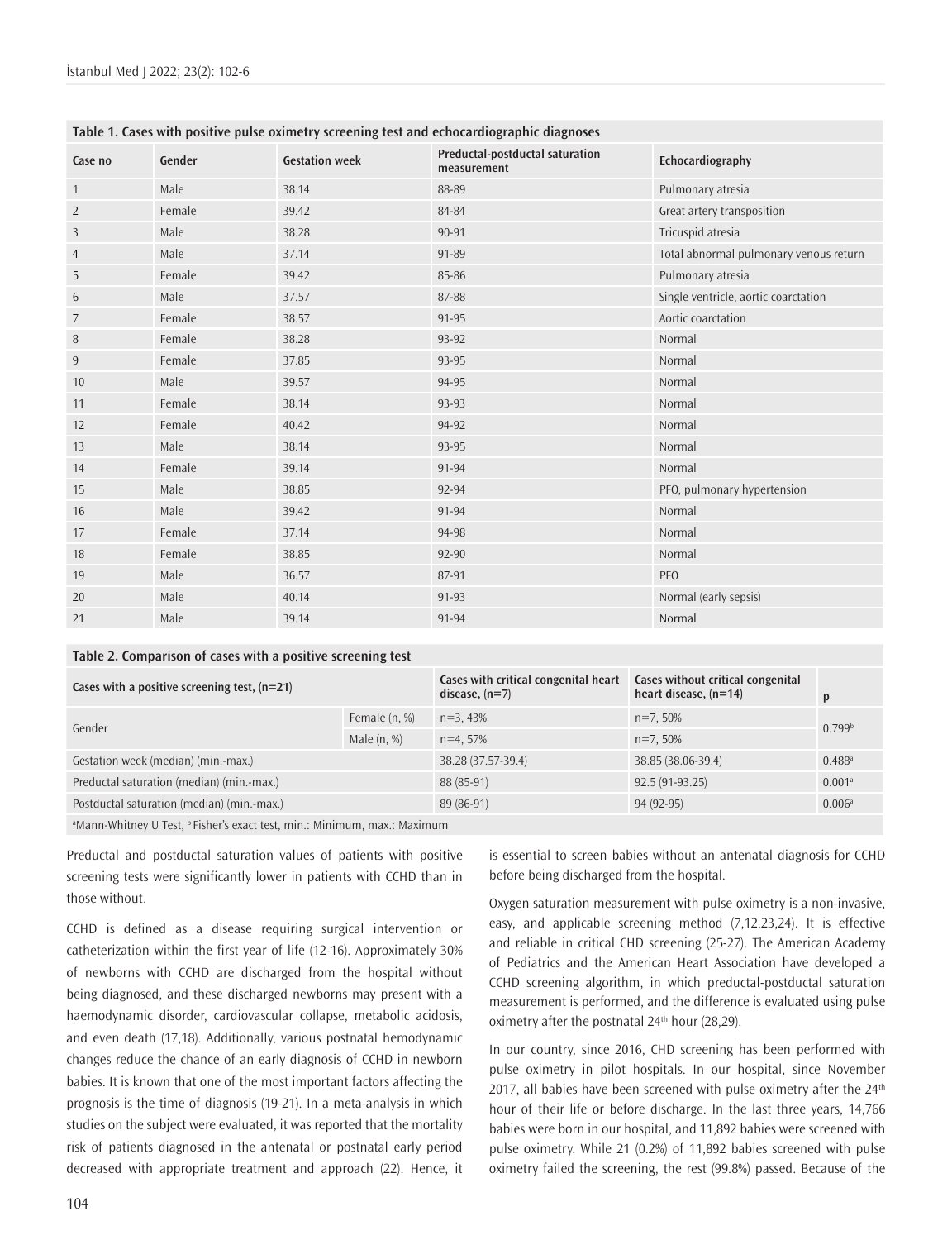echocardiographic examination of 21 babies who failed the screening, seven babies were diagnosed with CCHD. Two of the seven babies were diagnosed with pulmonary atresia, whereas the others were diagnosed with tricuspid atresia, aortic coarctation, single ventricle-isthmus hypoplasia, transposition of the great arteries (TGA), and total abnormal pulmonary venous return (TAPVR) anomaly (Table 1). The American Academy of Pediatrics has specified the priority disease group to be diagnosed by screening as hypoplastic left heart syndromes, pulmonary atresia, tetralogy of Fallot, total pulmonary venous return anomaly, TGA, tricuspid atresia, and truncus arteriosus (29). de-Wahl Granelli et al. (17) reported that the most common causes in cases who could not pass the screening test were TGA, pulmonary atresia, hypoplastic left heart syndromes, and aortic coarctation, respectively.

However, Riede and Schneider (24) detected the most common ductdependent and cyanotic diseases such as TGA and TAPVD by screening (30). Dilli et al. (31) reported that 6 (0.12%) out of 34 babies with positive screening tests were diagnosed with CCHD, and the most common etiologic cause was TAPVR anomaly. In our study, the diagnoses of the cases detected by screening were compatible with the literature.

Although the measurement of oxygen saturation with pulse oximetry is useful in detecting CCHD, the false-positive rate in the literature varies between 0.14% and 0.87% (12). In a study conducted in our country in 2018, the false positivity rate was 3.7% (32), and this rate was found to be 0.12% in another study by Özalkaya et al. (33) The reason for the false-positive rate in both studies being different from the literature was associated with the scanning time. It was reported that the rate of false positivity decreased from 0.87% to 0.035% in cases screened after the postnatal 24<sup>th</sup> hour (30). In our study, the rate of false positivity was also 0.11%. We think that the false positivity rate is low because the screening time of the babies was after the postnatal  $24<sup>th</sup>$  hour per the discharge protocol of our hospital. PFO was present in one patient, and PFO and pulmonary hypertension was present in one patient out of the fourteen false positive patients. Another patient, who was not screened and whose echocardiographic evaluation was normal, received treatment with the diagnosis of early sepsis. Scanning with pulse oximetry also enables the incidental detection of non-critical cardiac defects such as atrial septal defect, ventricular septal defect, in which right-left shunt continues, PFO who has not yet closed, and persistent pulmonary hypertension. Also, non-cardiac pathologies that may decrease the oxygen saturation value, such as sepsis, intracranial bleeding, circulatory failure, lung infection, and hereditary hemoglobinopathies, can be detected (29,34,35).

In our study, preductal and postductal saturation measurements were significantly lower in the group with CCHD among the patients with the positive screening test than without CCHD. In the literature studies conducted, no finding was found in which saturation values were compared between the two groups.

#### **Study Limitations**

The limitation of our study is that we could not include the cases whose screening test was found to be negative and had been diagnosed in the late infancy period because of its retrospective nature.

#### **Conclusion**

Early diagnosis of CCHD before discharge is possible with pulse oximetry screening. Better prognosis and lower mortality rate are aimed with early diagnosis in these babies. Therefore, necessary arrangements should be made to screen all newborn babies with pulse oximetry.

**Ethics Committee Approval:** The study was approved by the University of Health Sciences Turkey, İstanbul Training and Research Hospital Local Ethics Committee (approval number: 2742, date: 19.02.2021).

**Informed Consent:** Retrospective study.

**Peer-review:** Externally peer-reviewed.

**Authorship Contributions:** Surgical and Medical Practices - Ö.C.; Concept - N.K., D.A., S.C.; Design - N.K., D.A., S.C.; Data Collection or Processing - N.K., A.G., T.Ş.; Analysis or Interpretation - N.K.; Literature Search - N.K.; Writing - N.K., S.C.

**Conflict of Interest:** No conflict of interest was declared by the authors.

**Financial Disclosure:** The authors declared that this study received no financial support.

#### **References**

- 1. Rosano A, Botto LD, Botting B, Mastroiacovo P. Infant mortality and congenital anomalies from 1950 to 1994: an international perspective. J Epidemiol Community Health 2000; 54: 660-6.
- 2. Bishop KC, Kuller JA, Boyd BK, Rhee EH, Miller S, Barker P. Ultrasound Examination of the Fetal Heart. Obstet Gynecol Surv 2017; 72: 54-61.
- 3. Eckersley L, Sadler L, Parry E, Finucane K, Gentles TL. Timing of diagnosis affects mortality in critical congenital heart disease. Arch Dis Child 2016; 101: 516-20.
- 4. Sharma S, Kaur N, Kaur K, Pawar NC. Role of Echocardiography in Prenatal Screening of Congenital Heart Diseases and its Correlation with Postnatal Outcome. J Clin Diagn Res 2017; 11: TC12-4.
- 5. Grandjean H, Larroque D, Levi S. Sensitivity of routine ultrasound screening of pregnancies in the Eurofetus database. The Eurofetus Team. Ann N Y Acad Sci 1998; 847: 118-24.
- 6. Zhang YF, Zeng XL, Zhao EF, Lu HW. Diagnostic Value of Fetal Echocardiography for Congenital Heart Disease: A Systematic Review and Meta-Analysis. Medicine 2015; 94: e1759.
- 7. Ewer AK, Middleton LJ, Furmston AT, Bhoyar A, Daniels JP, Thangaratinam S, et al; PulseOx Study Group. Pulse oximetry screening for congenital heart defects in newborn infants (PulseOx): a test accuracy study. Lancet 2011; 378: 785-94.
- 8. Holland BJ, Myers JA, Woods CR Jr. Prenatal diagnosis of critical congenital heart disease reduces risk of death from cardiovascular compromise prior to planned neonatal cardiac surgery: a meta-analysis. Ultrasound Obstet Gynecol 2015; 45: 631-8.
- 9. Khairy P, Ionescu-Ittu R, Mackie AS, Abrahamowicz M, Pilote L, Marelli AJ. Changing mortality in congenital heart disease. J Am Coll Cardiol 2010; 56: 1149-57.
- 10. Ministry of Health. Infant, Child and Adolescent Monitoring Protocols. In: Tezel B, Aydın Ş (eds). Newborn Congenital Heart Disease Screening Chart; Ankara; 2018.
- 11. Diller CL, Kelleman MS, Kupke KG, Quary SC, Kochilas LK, Oster ME. Modified Algorithm for Critical Congenital Heart Disease Screening Using Pulse Oximetry. Pediatrics 2018; 141: e20174065.